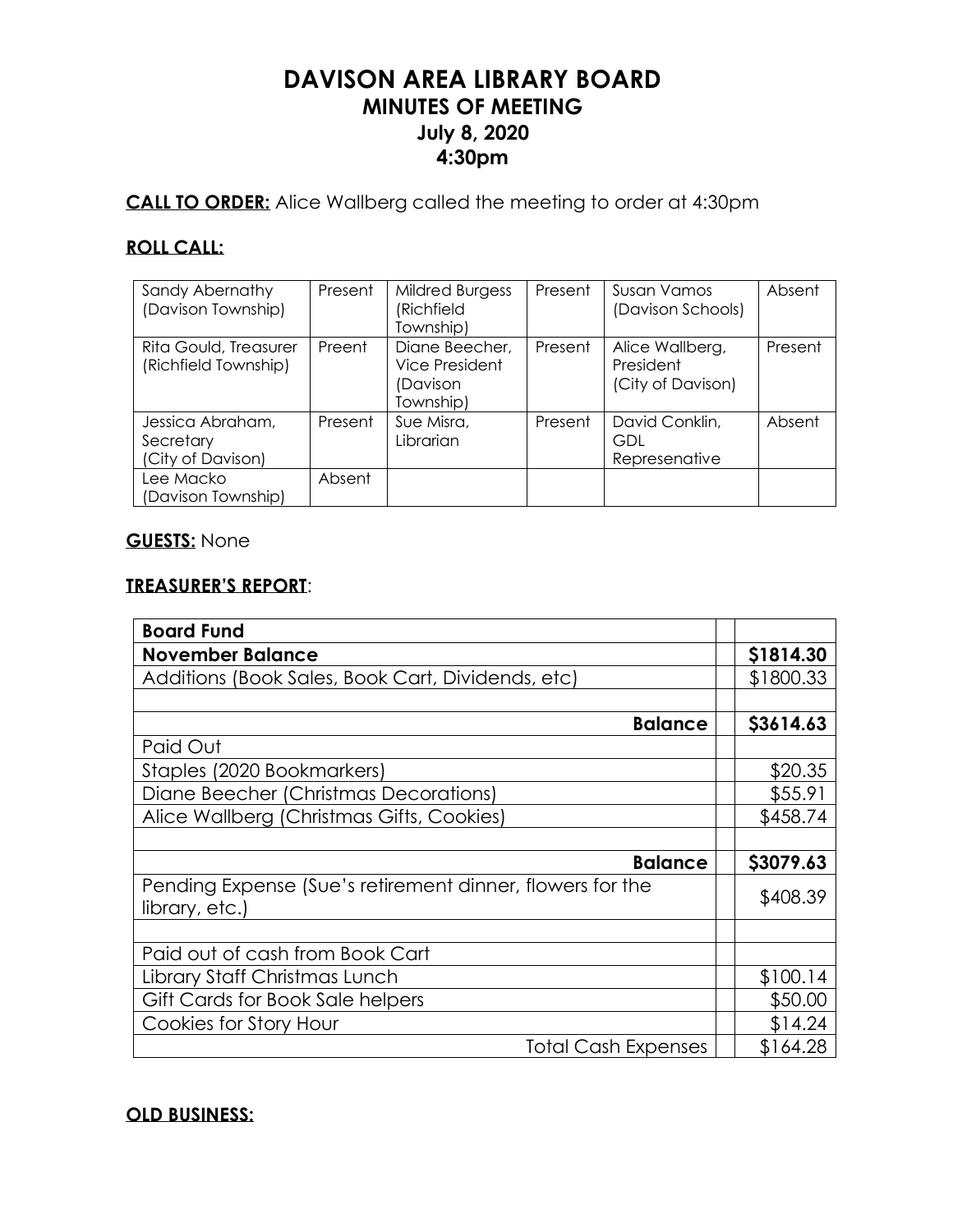- 1. Flower Planting
- Flowers were planted, issue with hose being broken. Jessica reached out to DPW and will be replaced.

# **NEW BUSINESS:**

- 1. Summer Reading Program to take place online this year
- 2. Fundraiser discussion regarding Book Sales and "Garage" type sales
- 3. Discussion regarding communication and meeting cancellation procedures. All feel that communication amongst the Board is working well.

## **LIBRARIAN'S REPORT:**

|                                                                    | <b>Librarian's Report</b><br><b>Davison Library</b> |      |      |            |
|--------------------------------------------------------------------|-----------------------------------------------------|------|------|------------|
| <b>Statistics:</b>                                                 |                                                     | Min. | Max. | Avg.       |
| Door Count (June)<br><b>Since Reopen</b><br><b>Days of Service</b> | 3,497<br>3.497<br>12                                | 169  | 565  | 291<br>291 |
| <b>Circulation (June)</b><br><b>Since Reopen</b>                   | 3,779<br>3,779                                      |      |      |            |
| <b>PC Logins/Hours (June)</b><br><b>Since Reopen</b>               | 220/101*<br>220/101                                 |      |      |            |
| <b>WiFi Logins (June)</b><br><b>Since Reopen</b>                   | 147<br>147                                          |      |      |            |
| <b>Self Checkout Usage</b>                                         | $1***$                                              |      |      |            |

\* In order to maintain social distancing, patrons are limited to a single one hour session per day. \*\* The Self Checkout station's internal battery failed and it was not replaced in June.

#### **Community Relations:**

Patrons traffic has been slow overall with only a gradual increase to activity over time. Feedback on the reopening has been positive overall.

## **Library Operations:**

The primary focus has been on SARS-CoV-2 mitigation while trying to maintain operations.

The maximum occupancy of the building is 30.